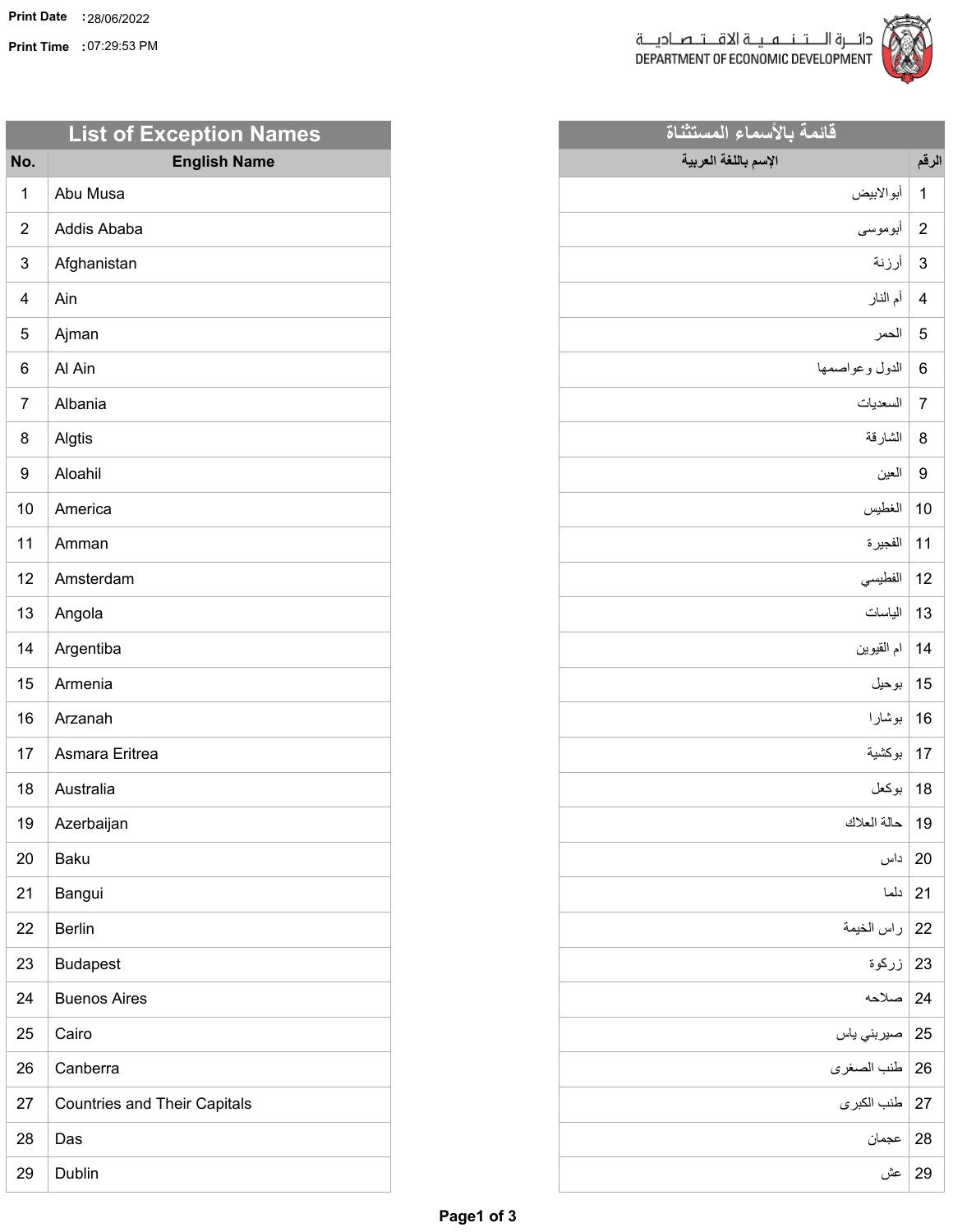|     | <b>List of Exception Names</b> |
|-----|--------------------------------|
| No. | <b>English Name</b>            |
| 30  | Ecuador                        |
| 31  | Egypt                          |
| 32  | Ethiopia                       |
| 33  | Fujairah                       |
| 34  | Germany                        |
| 35  | Grave                          |
| 36  | Greater                        |
| 37  | Hong Kong                      |
| 38  | Hungary                        |
| 39  | Iceland                        |
| 40  | lergan                         |
| 41  | India                          |
| 42  | Indonesia                      |
| 43  | Iran                           |
| 44  | Ireland                        |
| 45  | Islamabad                      |
| 46  | Israel                         |
| 47  | Italy                          |
| 48  | Jakarta                        |
| 49  | Japan                          |
| 50  | Jerusalem                      |
| 51  | Jordan                         |
| 52  | Kabul                          |
| 53  | Kiev                           |
| 54  | Kmbalh                         |
| 55  | Lesser                         |
| 56  | Luanda                         |
| 57  | Madrid                         |
| 58  | Mentfedo                       |
| 59  | <b>Nest</b>                    |
| 60  | Netherland                     |
| 61  | New Delhi                      |

| فائمة بالأسماء المستثناة |       |
|--------------------------|-------|
| الإسم باللغة العربية     | الرقم |
| 30   غرابي               |       |
| 31   قرنين               |       |
| 32   لظبعية              |       |
| 33   لوحيل               |       |
| 34   مروح                |       |